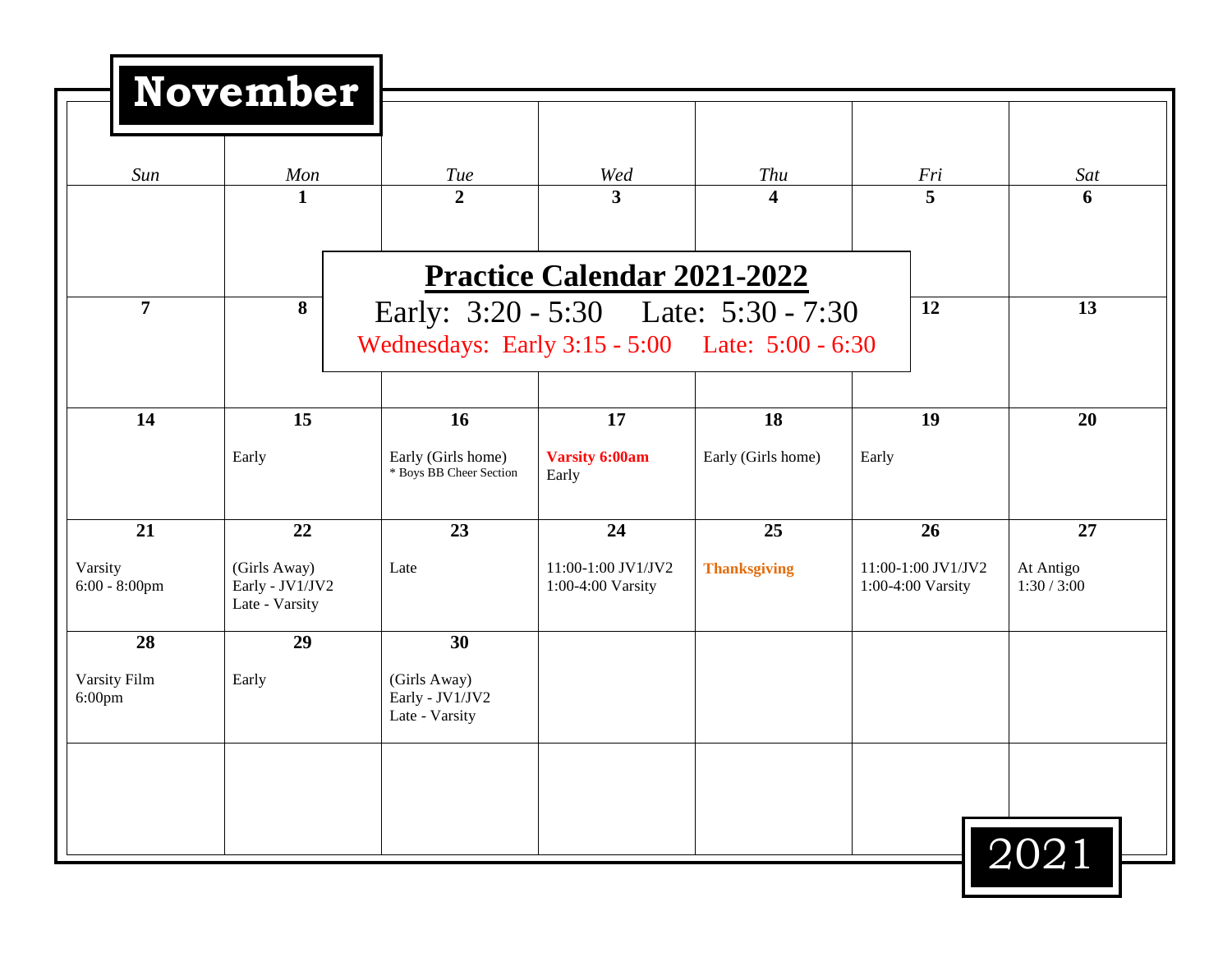|                                   | December          |                                   |                       |                                                                              |                                       |                                |
|-----------------------------------|-------------------|-----------------------------------|-----------------------|------------------------------------------------------------------------------|---------------------------------------|--------------------------------|
| Sun                               | Mon               | <b>Tue</b>                        | Wed                   | <b>Thu</b>                                                                   | Fri                                   | Sat                            |
|                                   |                   |                                   | $\mathbf{1}$<br>Early | $\overline{2}$<br>Early<br>* Varsity Spaghetti<br><b>Dinner at Robaideks</b> | $\overline{\mathbf{3}}$<br>Wittenburg | $\overline{\mathbf{4}}$        |
| 5<br>Varsity<br>$6:00 - 8:00$ pm  | 6<br>Late         | $\overline{7}$<br>Luxemburg Casco | 8<br>Late             | $\boldsymbol{9}$<br>Early (Girls home)                                       | 10<br>At DePere                       | 11                             |
| 12<br>Varsity<br>$6:00 - 8:00$ pm | 13<br>Early       | 14<br>Sheboygan South             | 15<br>Early           | 16<br>Early<br>* Varsity Spaghetti<br><b>Dinner</b> at Wotrubas              | 17<br>At Southwest                    | 18                             |
| 19<br>Varsity<br>$6:00 - 8:00$ pm | 20<br>Late        | 21<br>At Seymour                  | 22<br>Late            | 23<br>No Practice<br>Alumni Event                                            | 24<br>No Practice                     | 25<br>Christmas<br>No Practice |
| 26<br>No Practice                 | 27<br>No Practice | 28<br>9:00 - 11:30am              | 29<br>9:00 - 11:30am  | 30<br>9:00 - 11:30am<br>* Varsity Xmas Party at<br><b>Coach Shaw's</b>       | 31<br>9:00 - 11:30am                  |                                |
|                                   |                   |                                   |                       |                                                                              |                                       | $\boxed{2021}$                 |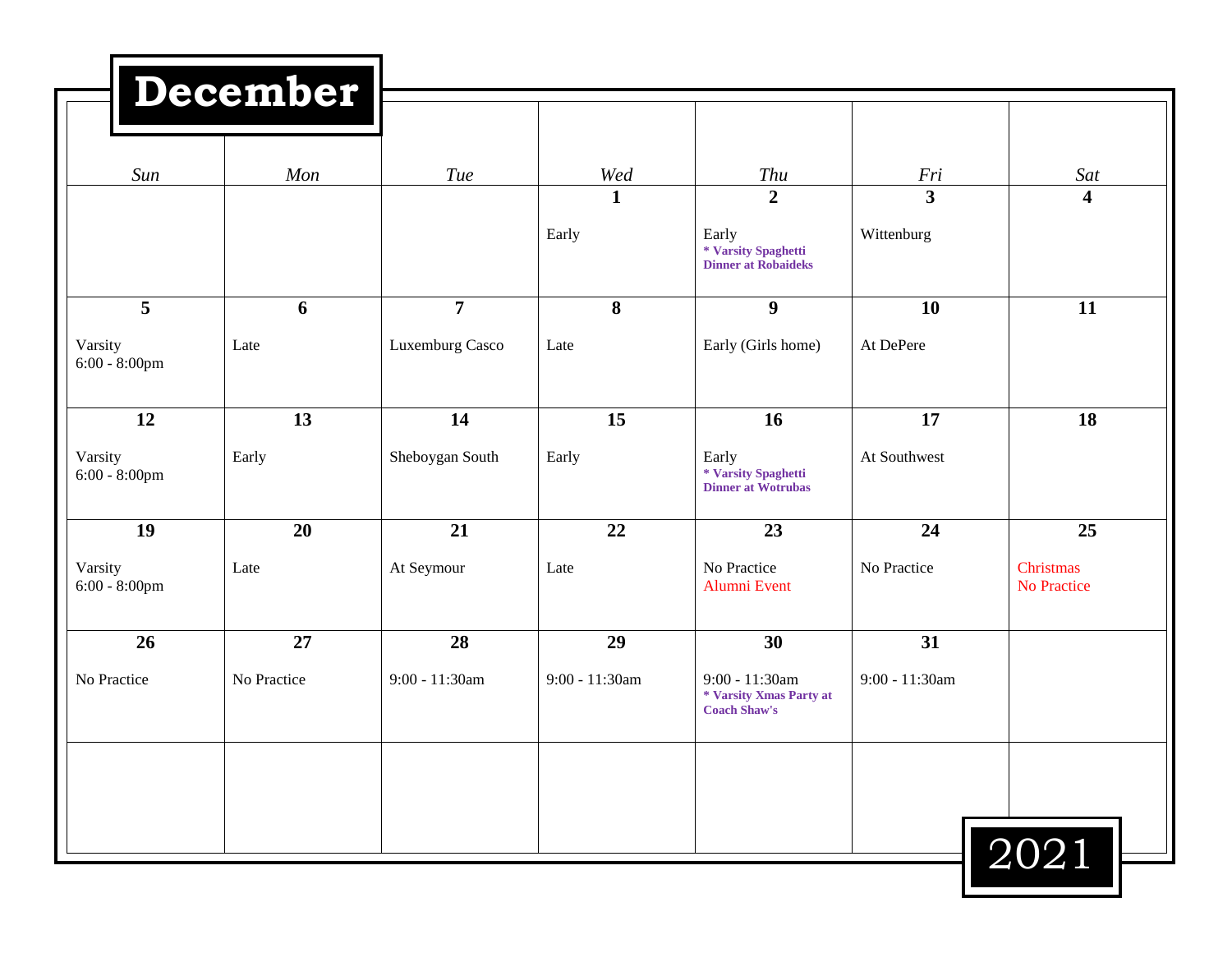|                                                                                                     | January                 |                         |       |                                                                            |                    |                                                                               |
|-----------------------------------------------------------------------------------------------------|-------------------------|-------------------------|-------|----------------------------------------------------------------------------|--------------------|-------------------------------------------------------------------------------|
| Sun                                                                                                 | Mon                     | Tue                     | Wed   | Thu                                                                        | Fri                | Sat<br>$\mathbf{1}$                                                           |
|                                                                                                     |                         |                         |       |                                                                            |                    | <b>OFF</b>                                                                    |
| $\overline{2}$                                                                                      | $\overline{\mathbf{3}}$ | $\overline{\mathbf{4}}$ | 5     | 6                                                                          | $\overline{7}$     | 8                                                                             |
| Varsity<br>$6:00 - 8:00$ pm                                                                         | Early                   | Notre Dame              | Early | Early (Wrestling)                                                          | At Sheboygan North |                                                                               |
| $\boldsymbol{9}$                                                                                    | 10                      | 11                      | 12    | 13                                                                         | 14                 | 15                                                                            |
| Varsity<br>$6:00 - 8:00$ pm                                                                         | Late                    | At Preble               | Late  | Late                                                                       | <b>Bay Port</b>    |                                                                               |
| 16                                                                                                  | 17                      | 18                      | 19    | 20                                                                         | 21                 | 22                                                                            |
| Varsity<br>$6:00 - 8:00$ pm                                                                         | Early                   | At Manitowoc            | Early | Early (Wrestling)<br>* Varsity Spaghetti<br><b>Dinner at Coach Rhode's</b> | At Ashwaubenon     | <b>Hoops Club Tourney</b><br>* All players expected to<br>work the tournament |
| 23                                                                                                  | 24                      | 25                      | 26    | 27                                                                         | 28                 | 29                                                                            |
| <b>Hoops Club Tourney</b><br>* All players expected to<br>work the tournament<br>Var. 6:00 - 8:00pm | Late                    | DePere                  | Late  | Late                                                                       | Southwest          |                                                                               |
| 30                                                                                                  | 31                      |                         |       |                                                                            |                    |                                                                               |
| Varsity<br>$6:00 - 8:00$ pm                                                                         | Early                   |                         |       |                                                                            |                    | 2022                                                                          |